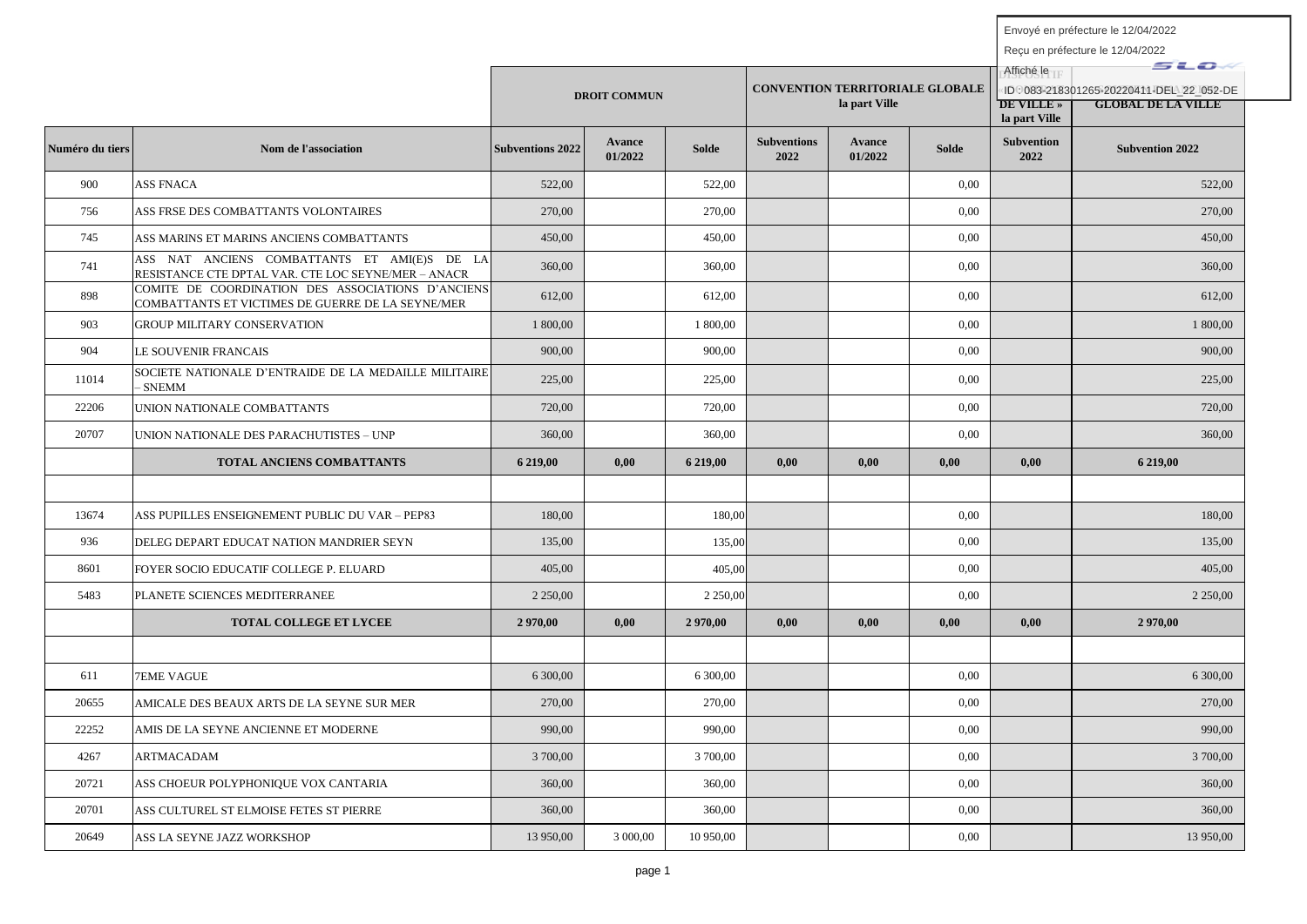|                 |                                                                               |                         |                     |              |                            |                                                         | Affiché le   | sto                                                                                        |                        |
|-----------------|-------------------------------------------------------------------------------|-------------------------|---------------------|--------------|----------------------------|---------------------------------------------------------|--------------|--------------------------------------------------------------------------------------------|------------------------|
|                 |                                                                               |                         | <b>DROIT COMMUN</b> |              |                            | <b>CONVENTION TERRITORIALE GLOBALE</b><br>la part Ville |              | ID: 083-218301265-20220411-DEL 22 052-DE<br><b>GLOBAL DE LA VILLE</b><br><b>DE VILLE</b> » |                        |
|                 |                                                                               |                         |                     |              |                            |                                                         |              | la part Ville                                                                              |                        |
| Numéro du tiers | Nom de l'association                                                          | <b>Subventions 2022</b> | Avance<br>01/2022   | <b>Solde</b> | <b>Subventions</b><br>2022 | Avance<br>01/2022                                       | <b>Solde</b> | <b>Subvention</b><br>2022                                                                  | <b>Subvention 2022</b> |
| 1455            | ASS LES ATELIERS DE L'IMAGE                                                   | 9 000,00                | 3 000,00            | 6 000,00     |                            |                                                         | 0,00         | 9 000,00                                                                                   | 18 000,00              |
| 20650           | ASS PICHOUN TIATRE DOU MAI                                                    | 270,00                  |                     | 270,00       |                            |                                                         | 0,00         |                                                                                            | 270.00                 |
| 948             | ASS SAUVEGARDE EMBARCATIONS TRADITIONNELLE                                    | 225,00                  |                     | 225,00       |                            |                                                         | 0,00         |                                                                                            | 225,00                 |
| 14761           | ASSO POUR LA CREATION D'UN CENTRE DE RESSOURCES SUR<br>LA CONSTRUCTION NAVALE | 400,00                  |                     | 400,00       |                            |                                                         | 0,00         |                                                                                            | 400,00                 |
| 8603            | <b>ASSOCIATION ART BOP</b>                                                    | 900,00                  |                     | 900,00       |                            |                                                         | 0.00         |                                                                                            | 900,00                 |
| 21981           | <b>ASSOCIATION BAYAMO</b>                                                     | 18 000,00               | 3 300,00            | 14 700,00    |                            |                                                         | 0.00         |                                                                                            | 18 000,00              |
| 630             | ASSOCIATION PHILHARMONIQUE LA SEYNOISE                                        | 6 300,00                |                     | 6 300,00     |                            |                                                         | 0.00         |                                                                                            | 6 300,00               |
| 20714           | AU TOUR DE LA BD                                                              | 7 000,00                | 2 000,00            | 5 000,00     |                            |                                                         | 0,00         |                                                                                            | 7 000,00               |
| 669             | CHŒURS LYRIQUES DU RIVAGE                                                     | 180,00                  |                     | 180,00       |                            |                                                         | 0,00         |                                                                                            | 180,00                 |
| 939             | COMPAGNIE REVE LUNE                                                           | 3 150,00                |                     | 3 150,00     | 1 500,00                   | 375,00                                                  | 1 1 2 5 ,00  | 2 000,00                                                                                   | 6 650,00               |
| 7183            | <b>CULTURE PLUS</b>                                                           | 2 2 5 0 0 0             |                     | 2 2 5 0 0 0  |                            |                                                         | 0,00         |                                                                                            | 2 2 5 0 0 0            |
| 649             | ENTENTE PHILATELIQUE SEYNOISE                                                 | 360,00                  |                     | 360,00       |                            |                                                         | 0,00         |                                                                                            | 360,00                 |
| 21927           | ESPACE DE DEVELOPPEMENT ET RECHERCHE ARTISTIQUE<br>(EDRA)                     | 15 000,00               | 7 500,00            | 7 500,00     |                            |                                                         | 0,00         |                                                                                            | 15 000,00              |
| 22213           | <b>FEES&amp;RIES</b>                                                          | 8 100,00                |                     | 8 100,00     |                            |                                                         | 0,00         | 7 000,00                                                                                   | 15 100,00              |
| 5845            | HISTOIRE ET PATRIMOINE SEYNOIS                                                | 990,00                  |                     | 990,00       |                            |                                                         | 0,00         |                                                                                            | 990,00                 |
| 22254           | L'ART EN ACTION                                                               | 270,00                  |                     | 270,00       |                            |                                                         | 0,00         |                                                                                            | 270,00                 |
| 20654           | LE BRIC ET BROC THEATRE                                                       | 270,00                  |                     | 270,00       |                            |                                                         | 0,00         |                                                                                            | 270,00                 |
| 2148            | LE POLE                                                                       | 24 750,00               |                     | 24 750,00    |                            |                                                         | 0,00         | 4 000,00                                                                                   | 28 750,00              |
|                 | LES AMIS DU LABORIEUX                                                         | 13 500,00               |                     | 13 500,00    |                            |                                                         | 0,00         |                                                                                            | 13 500,00              |
| 14766           | LES AMIS DU PIEMONT                                                           | 270,00                  |                     | 270,00       |                            |                                                         | 0,00         |                                                                                            | 270.00                 |
| 12354           | LES AMIS VAROIS DE L'UNION EUROPEENNE                                         | 270,00                  |                     | 270,00       |                            |                                                         | 0,00         |                                                                                            | 270.00                 |
| 733             | LES ARGONAUTES                                                                | 1 350,00                |                     | 1 350,00     |                            |                                                         | 0,00         |                                                                                            | 1 350,00               |
| 671             | LES CHANTIERS DU CINEMA                                                       | 4 500,00                |                     | 4 500,00     |                            |                                                         | 0,00         | 1 000,00                                                                                   | 5 500,00               |
| 19619           | LES FILMS MEMOIRE ET PATRIMOINE DE MEDITERRANEE                               | 1 620,00                |                     | 1 620,00     |                            |                                                         | 0,00         |                                                                                            | 1 620,00               |
| 634             | OBSERVATOIRE ASTROPHYSIQUE CLUB ANTARES                                       | 2 2 5 0 , 0 0           |                     | 2 2 5 0 ,00  |                            |                                                         | 0,00         |                                                                                            | 2 2 5 0,00             |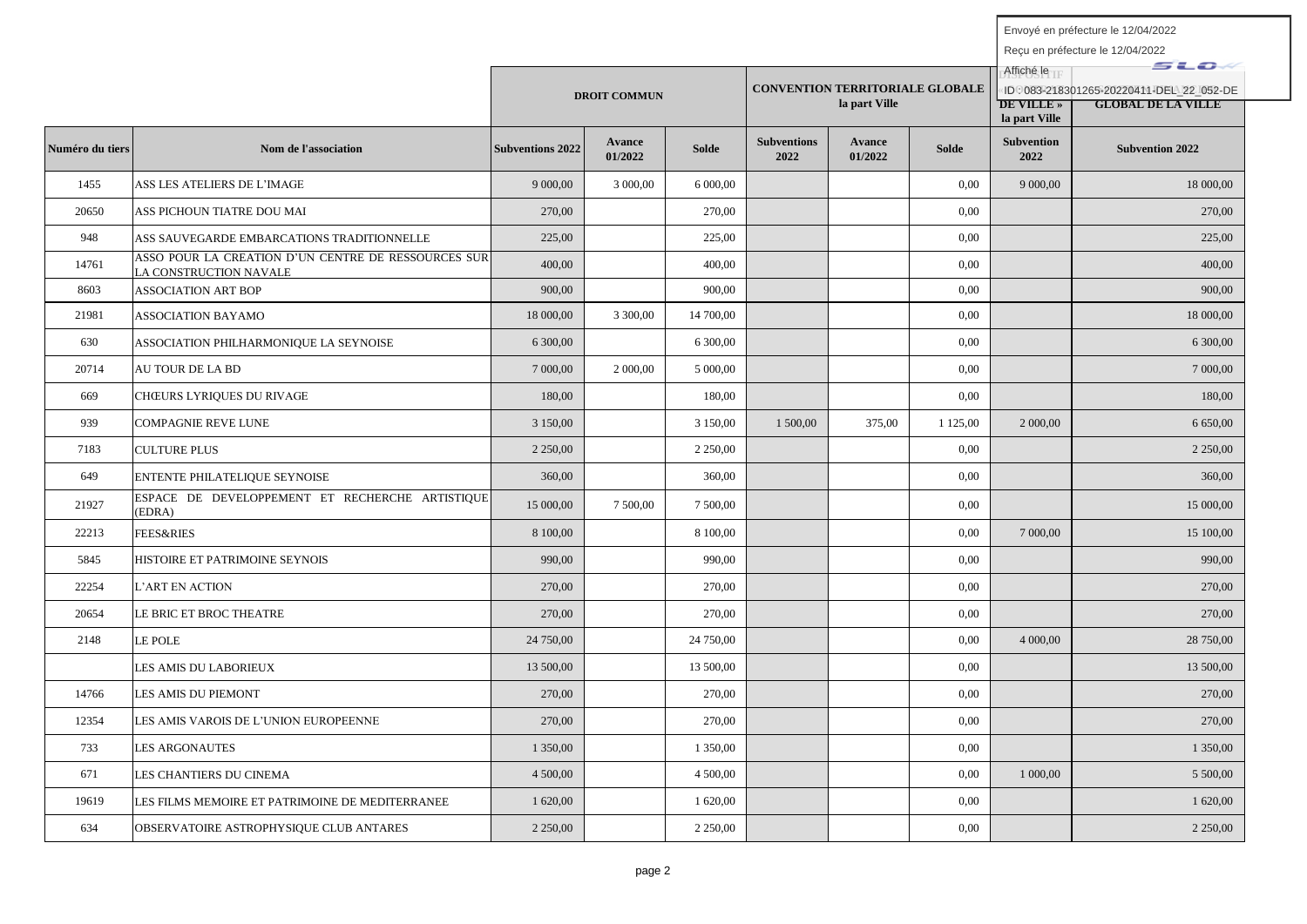|                 |                                                                      |                         | <b>DROIT COMMUN</b> |              |                            | <b>CONVENTION TERRITORIALE GLOBALE</b><br>la part Ville |              | Affiché le<br><b>DE VILLE</b> »<br>la part Ville | sto<br>ID:083-218301265-20220411-DEL 22 052-DE<br><b>GLOBAL DE LA VILLE</b> |
|-----------------|----------------------------------------------------------------------|-------------------------|---------------------|--------------|----------------------------|---------------------------------------------------------|--------------|--------------------------------------------------|-----------------------------------------------------------------------------|
| Numéro du tiers | Nom de l'association                                                 | <b>Subventions 2022</b> | Avance<br>01/2022   | <b>Solde</b> | <b>Subventions</b><br>2022 | Avance<br>01/2022                                       | <b>Solde</b> | <b>Subvention</b><br>2022                        | <b>Subvention 2022</b>                                                      |
| 21289           | <b>OPERARIA</b>                                                      | 9 000,00                |                     | 9 000,00     |                            |                                                         | 0,00         |                                                  | 9 000,00                                                                    |
| 18784           | <b>RIDZ COMPAGNIE</b>                                                | 1 800,00                |                     | 1 800,00     |                            |                                                         | 0,00         |                                                  | 1 800,00                                                                    |
| 8848            | TOUT FOU TOUT FLY AND CO                                             | 6 300,00                |                     | 6 300,00     |                            |                                                         | 0,00         |                                                  | 6 300,00                                                                    |
| 19613           | <b>VERTIGES</b>                                                      | 1 350,00                |                     | 1 350,00     |                            |                                                         | 0,00         |                                                  | 1 350,00                                                                    |
|                 | <b>TOTAL CULTURE ET PATRIMOINE</b>                                   | 165 555,00              | 18 800,00           | 146 755,00   | 1500,00                    | 375,00                                                  | 1 1 25,00    | 23 000,00                                        | 190 055,00                                                                  |
|                 |                                                                      |                         |                     |              |                            |                                                         |              |                                                  |                                                                             |
| 13679           | LA SEYNE CŒUR DE VILLE                                               | 18 000,00               |                     | 18 000,00    |                            |                                                         | 0.00         |                                                  | 18 000,00                                                                   |
| 23407           | LE VILLAGE                                                           | 1 800,00                |                     | 1 800,00     |                            |                                                         | 0,00         |                                                  | 1 800,00                                                                    |
| 19650           | UNION FEDERALE CONSOMMATEURS QUE CHOISIR - UFC QUE<br><b>CHOISIR</b> | 180.00                  |                     | 180.00       |                            |                                                         | 0.00         |                                                  | 180.00                                                                      |
|                 | <b>TOTAL ECONOMIE</b>                                                | 19 980,00               | 0.00                | 19 980,00    | 0.00                       | 0.00                                                    | 0,00         | 0.00                                             | 19 980,00                                                                   |
|                 |                                                                      |                         |                     |              |                            |                                                         |              |                                                  |                                                                             |
| 946             | ASSO BABY LOGIS                                                      | 5 400,00                |                     | 5 400,00     | 7 000,00                   | 1 750,00                                                | 5 250,00     |                                                  | 12 400,00                                                                   |
| 21982           | <b>L'ILE AUX ENFANTS</b>                                             | 47 250,00               | 11 000,00           | 36 250,00    | 36 750,00                  | 9 188,00                                                | 27 562,00    |                                                  | 84 000,00                                                                   |
| 5047            | LA LIGUE DE L'ENSEIGNEMENT (GRAINES DE SABLETTES)                    | 9 000,00                |                     | 9 000,00     | 7 000,00                   | 1 750,00                                                | 5 250,00     |                                                  | 16 000,00                                                                   |
| 20691           | LE MOULIN A PAROLES                                                  | 2 043,00                |                     | 2 043,00     | 11 000,00                  | 2 750,00                                                | 8 250,00     | 2 000,00                                         | 15 043,00                                                                   |
| 944             | MULTI ACCUEIL LA FARANDOLE                                           | 18 450,00               | 5 000,00            | 13 450,00    | 14 350,00                  | 3 5 8 8 0 0                                             | 10 762,00    |                                                  | 32 800,00                                                                   |
| 954             | <b>NOUVEL HORIZON</b>                                                |                         |                     | 0,00         | 14 000,00                  | 3 500,00                                                | 10 500,00    |                                                  | 14 000,00                                                                   |
|                 | TOTAL ENFANCE & PETITE ENFANCE                                       | 82 143,00               | 16 000,00           | 66 143,00    | 90 100,00                  | 22 526,00                                               | 67 574,00    | 2 000,00                                         | 174 243,00                                                                  |
|                 |                                                                      |                         |                     |              |                            |                                                         |              |                                                  |                                                                             |
|                 | CIL LA SEYNE NORD EST                                                | 243,00                  |                     | 243,00       |                            |                                                         | 0.00         |                                                  | 243,00                                                                      |
| 22494           | ASSOCIATION SEYNOISE DU LOGEMENT                                     | 180,00                  |                     | 180,00       |                            |                                                         | 0,00         |                                                  | 180,00                                                                      |
| 770             | COM INTERET LOCAL LA SEYNE OUEST ET SUD - CILLSOS                    | 243,00                  |                     | 243,00       |                            |                                                         | 0,00         |                                                  | 243,00                                                                      |
| 13677           | COMITE D'INTERET LOCAL DES SABLETTES ET ENVIRONS                     | 180,00                  |                     | 180,00       |                            |                                                         | 0,00         |                                                  | 180,00                                                                      |
|                 | TOTAL HABITAT / CADRE DE VIE / CIL                                   | 846,00                  | 0,00                | 846,00       | 0,00                       | 0,00                                                    | 0,00         | 0,00                                             | 846,00                                                                      |
|                 |                                                                      |                         |                     |              |                            |                                                         |              |                                                  |                                                                             |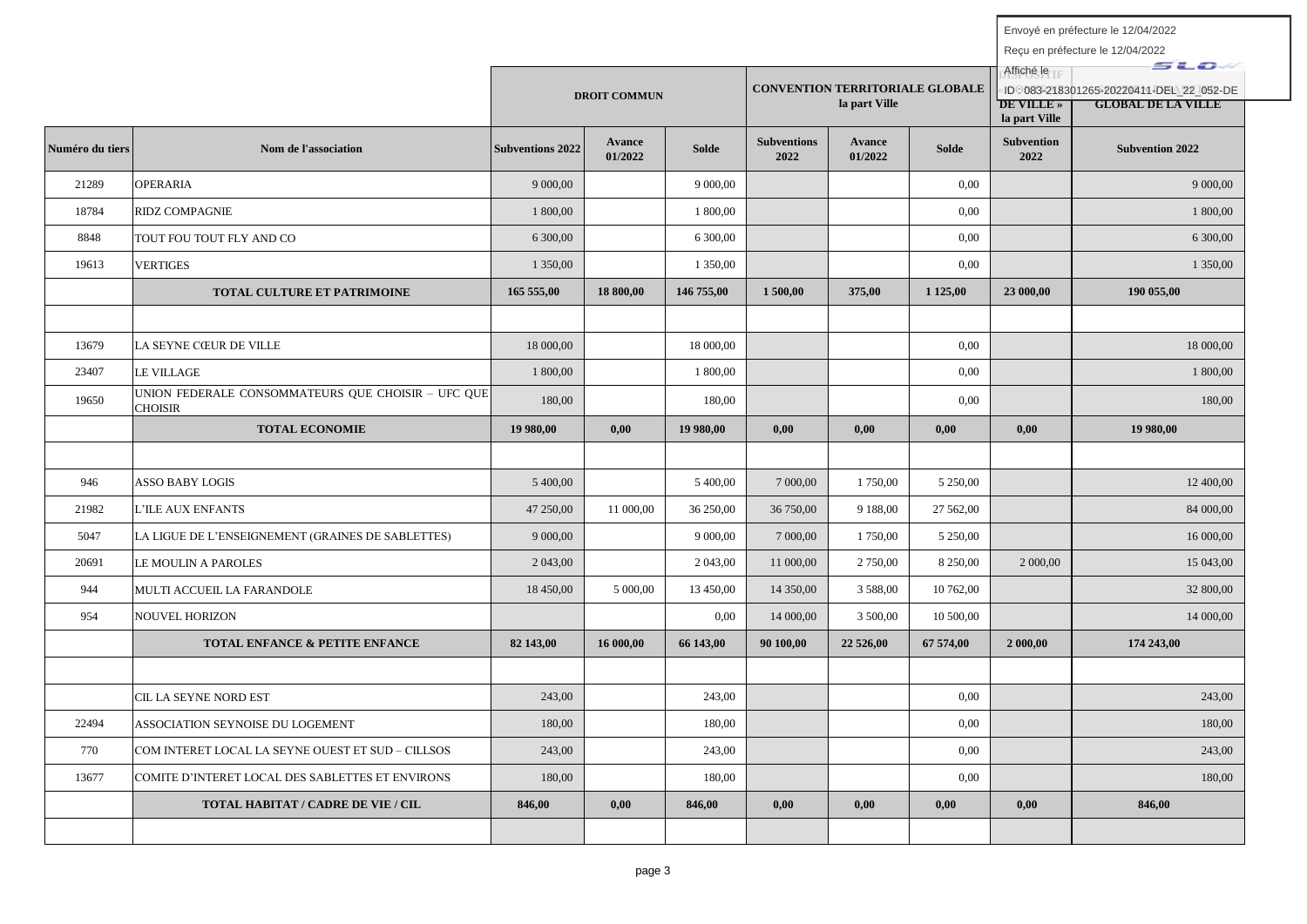|                 |                                                                                                           |                         | <b>DROIT COMMUN</b> |              |                            | <b>CONVENTION TERRITORIALE GLOBALE</b><br>la part Ville |       | Affiché le<br><b>DE VILLE</b> »<br>la part Ville | sto<br>ID: 083-218301265-20220411-DEL 22 052-DE<br><b>GLOBAL DE LA VILLE</b> |
|-----------------|-----------------------------------------------------------------------------------------------------------|-------------------------|---------------------|--------------|----------------------------|---------------------------------------------------------|-------|--------------------------------------------------|------------------------------------------------------------------------------|
| Numéro du tiers | Nom de l'association                                                                                      | <b>Subventions 2022</b> | Avance<br>01/2022   | <b>Solde</b> | <b>Subventions</b><br>2022 | <b>Avance</b><br>01/2022                                | Solde | Subvention<br>2022                               | <b>Subvention 2022</b>                                                       |
| 14785           | <b>ACTION TERRE NEUVE 83 - ATN 83</b>                                                                     | 405.00                  |                     | 405.00       |                            |                                                         | 0.00  |                                                  | 405.00                                                                       |
| 971             | AMIS DE JANAS ET DU CAP SICIE                                                                             | 450,00                  |                     | 450,00       |                            |                                                         | 0.00  |                                                  | 450,00                                                                       |
| 17524           | ASSOCIATION LES AMIS DE L'ARCHE DE NOE                                                                    | 3 060,00                |                     | 3 060,00     |                            |                                                         | 0.00  |                                                  | 3 060,00                                                                     |
| 20720           | LE NATUROSCOPE                                                                                            | 1 170,00                |                     | 1 170,00     |                            |                                                         | 0,00  |                                                  | 1 170,00                                                                     |
| 13000           | LIGUE PROTECTION DES OISEAUX PACA                                                                         | 450,00                  |                     | 450,00       |                            |                                                         | 0,00  |                                                  | 450,00                                                                       |
| 967             | UNION TOURISTIQUE LES AMIS DE LA NATURE                                                                   | 180,00                  |                     | 180,00       |                            |                                                         | 0,00  |                                                  | 180,00                                                                       |
| 20697           | UNION DES CHASSEURS SEYNOIS                                                                               | 1 080,00                |                     | 1 080,00     |                            |                                                         | 0.00  |                                                  | 1 080,00                                                                     |
|                 | TOTAL ENVIRONNEMENT ET VILLE DURABLE                                                                      | 6 795,00                | 0.00                | 6 795,00     | 0,00                       | 0.00                                                    | 0,00  | 0.00 <sub>1</sub>                                | 6 795,00                                                                     |
|                 |                                                                                                           |                         |                     |              |                            |                                                         |       |                                                  |                                                                              |
| 952             | ASS SAINES AVENTURES                                                                                      | 1 800,00                |                     | 1 800,00     |                            |                                                         | 0.00  |                                                  | 1 800,00                                                                     |
| 20694           | BUREAU D'INFORMATION JEUNESSE – BIJ                                                                       | 54 000,00               | 10 000,00           | 44 000,00    |                            |                                                         | 0,00  |                                                  | 54 000,00                                                                    |
| 20700           | MISSION INTERCOMMUNALE ACTION JEUNES - MIAJ                                                               | 53 100,00               | 20 000,00           | 33 100,00    |                            |                                                         | 0.00  |                                                  | 53 100,00                                                                    |
| 7738            | <b>UFOLEP</b>                                                                                             | 9 000,00                |                     | 9 000,00     |                            |                                                         | 0.00  | 3 000,00                                         | 12 000,00                                                                    |
|                 | <b>TOTAL JEUNESSE</b>                                                                                     | 117 900,00              | 30 000,00           | 87 900,00    | 0,00                       | 0,00                                                    | 0,00  | 3 000,00                                         | 120 900,00                                                                   |
|                 |                                                                                                           |                         |                     |              |                            |                                                         |       |                                                  |                                                                              |
| 959             | ASS PREVENTION ET D'AIDE A L'INSERTION – APEA                                                             | 90 900,00               | 28 000,00           | 62 900,00    |                            |                                                         | 0,00  | 26 000,00                                        | 116 900,00                                                                   |
| 22473           | ASSOCIATION FAMILIALE LAIQUE TRANSITION                                                                   | 18 000,00               |                     | 18 000,00    |                            |                                                         | 0.00  |                                                  | 18 000,00                                                                    |
| 20705           | ASSOCIATION D'AIDE AUX VICTIMES D'INFRACTIONS DU VAR<br><b>AAVIV</b>                                      | 2 2 5 0 , 0 0           |                     | 2 2 5 0 ,00  |                            |                                                         | 0,00  | 2 500,00                                         | 4 750,00                                                                     |
| 17401           | CENTRE D'INFORMATION SUR LES DROITS DES FEMMES ET DES<br><b>FAMILLES DU VAR - CIDFF</b>                   | 1 800,00                |                     | 1 800,00     |                            |                                                         | 0,00  | 1 000,00                                         | 2 800,00                                                                     |
|                 | TOTAL PREVENTION - ACCES AUX DROITS                                                                       | 112 950,00              | 28 000,00           | 84 950,00    | 0,00                       | 0,00                                                    | 0,00  | 29 500,00                                        | 142 450,00                                                                   |
|                 |                                                                                                           |                         |                     |              |                            |                                                         |       |                                                  |                                                                              |
| 22205           | ASSOCIATION DES SECOURISTES DE LA SEYNE-TAMARIS / SIX-<br><b>FOURS</b>                                    | 12 600,00               |                     | 12 600,00    |                            |                                                         | 0,00  |                                                  | 12 600,00                                                                    |
| 22205           | ASSOCIATION DES SECOURISTES DE LA SEYNE-TAMARIS / SIX-<br>FOURS (exceptionnel : le centre de vaccination) | 13 090,00               |                     | 13 090,00    |                            |                                                         | 0.00  |                                                  | 13 090,00                                                                    |
|                 | <b>TOTAL SECURITE</b>                                                                                     | 25 690,00               | 0.00                | 25 690,00    | 0.00                       | 0.00                                                    | 0,00  | 0.00                                             | 25 690,00                                                                    |
|                 |                                                                                                           |                         |                     |              |                            |                                                         |       |                                                  |                                                                              |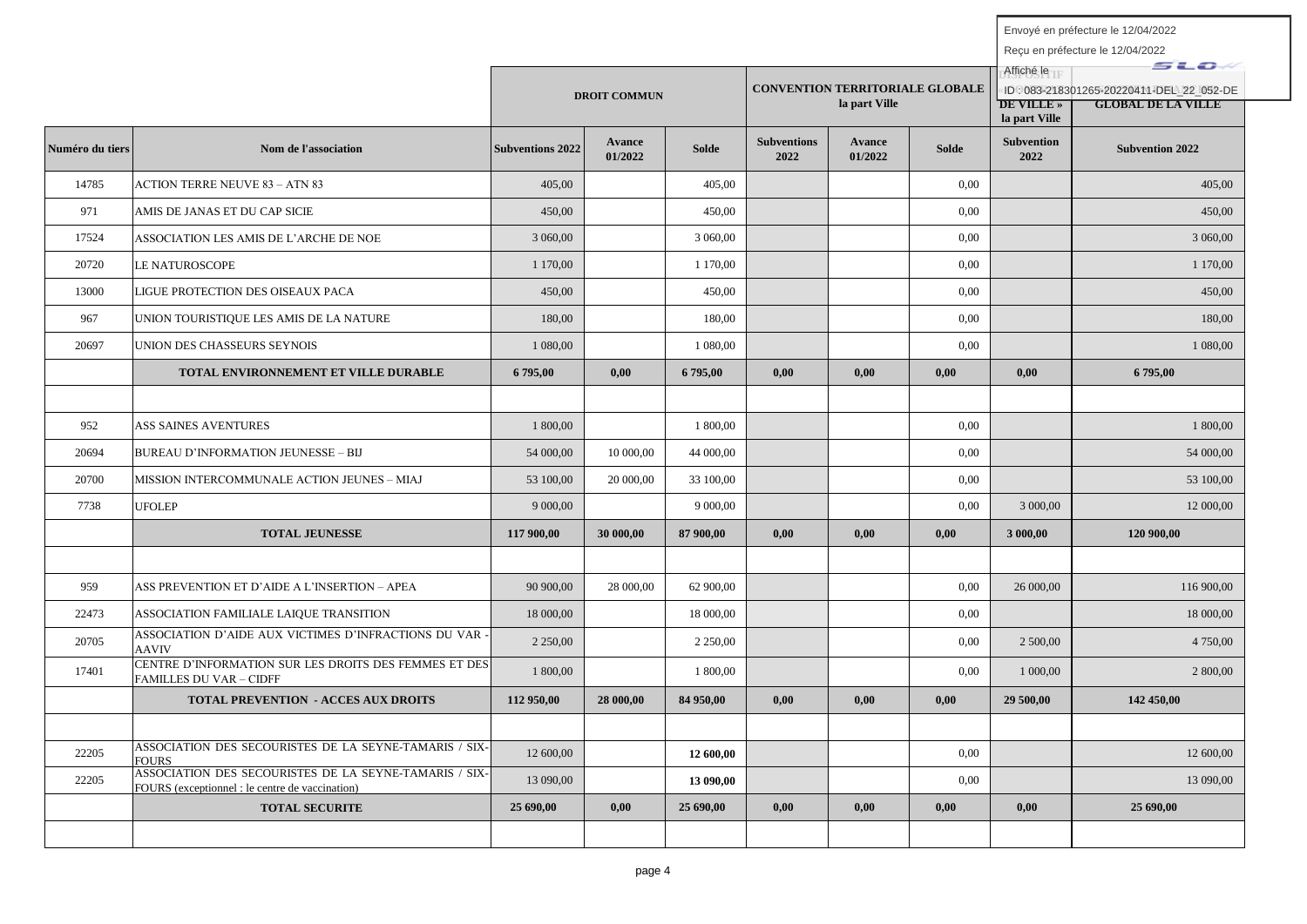|                 |                                                                   |                         | <b>DROIT COMMUN</b> |              |                            | <b>CONVENTION TERRITORIALE GLOBALE</b><br>la part Ville |              | Affiché le<br>DE VILLE »<br>la part Ville | sıo<br>ID: 083-218301265-20220411-DEL 22 052-DE<br><b>GLOBAL DE LA VILLE</b> |
|-----------------|-------------------------------------------------------------------|-------------------------|---------------------|--------------|----------------------------|---------------------------------------------------------|--------------|-------------------------------------------|------------------------------------------------------------------------------|
| Numéro du tiers | Nom de l'association                                              | <b>Subventions 2022</b> | Avance<br>01/2022   | <b>Solde</b> | <b>Subventions</b><br>2022 | Avance<br>01/2022                                       | <b>Solde</b> | <b>Subvention</b><br>2022                 | <b>Subvention 2022</b>                                                       |
| 2430            | ASSOC FEMME DANS LA CITE                                          | 21 600,00               | 6 000,00            | 15 600,00    |                            |                                                         | 0.00         | 12 000,00                                 | 33 600,00                                                                    |
| 19603           | CENTRE SOCIAL ET CULTUREL NELSON MANDELA                          | 86 400,00               | 28 800,00           | 57 600,00    | 185 250,00                 | 45 563,00                                               | 139 687,00   | 76 000,00                                 | 347 650,00                                                                   |
| 950             | FOYER JEUNESSE EDUCATION POPULAIRE – FJEP                         | 7 200,00                |                     | 7 200,00     | 5 000,00                   | 1 250,00                                                | 3 750,00     |                                           | 12 200,00                                                                    |
| 20723           | L'UNIVERS CITE                                                    | 9 000,00                |                     | 9 000,00     |                            |                                                         | 0.00         | 3 000,00                                  | 12 000,00                                                                    |
| 6314            | LES PETITS DEBROUILLARDS                                          | 2 700,00                |                     | 2 700,00     |                            |                                                         |              | 6 000,00                                  | 8 700,00                                                                     |
| 958             | MAISON ASSOC ENFANCE FAMILLE ECOLE - MAEFE                        | 58 500,00               | 19 500,00           | 39 000,00    | 155 800,00                 | 38 950,00                                               | 116 850,00   | 50 500,00                                 | 264 800,00                                                                   |
| 20712           | MAISON INTERGENERATIONNELLE DE QUARTIER – AMIQ                    | 59 400,00               | 9 360,00            | 50 040,00    | 34 200,00                  | 8 550,00                                                | 25 650,00    | 23 000,00                                 | 116 600,00                                                                   |
| 954             | <b>NOUVEL HORIZON</b>                                             | 27 000,00               | 9 000,00            | 18 000,00    | 118 750,00                 | 29 688,00                                               | 89 062,00    | 25 000,00                                 | 170 750,00                                                                   |
| 934             | VIVRE EN FAMILLE                                                  | 18 000,00               |                     | 18 000,00    | 20 000,00                  | 5 000,00                                                | 15 000,00    | 8 000,00                                  | 46 000,00                                                                    |
| 1837            | CAISSE DES ECOLES DE LA SEYNE SUR MER                             |                         |                     |              | 472 697,00                 | 118 174,00                                              | 354 523,00   |                                           | 472 697,00                                                                   |
|                 | <b>TOTAL SOCIO EDUCATIF (FAMILLE &amp; LIEN SOCIAL)</b>           | 289 800,00              | 72 660,00           | 217 140,00   | 991 697,00                 | 247 175,00                                              | 744 522,00   | 203 500,00                                | 1484 997,00                                                                  |
|                 |                                                                   |                         |                     |              |                            |                                                         |              |                                           |                                                                              |
| 20460           | <b>ACTIV'SANTE</b>                                                | 180,00                  |                     | 180,00       |                            |                                                         | 0.00         |                                           | 180,00                                                                       |
| 20699           | ASS NAT DES VISITEURS DE PRISON – ANVP                            | 135,00                  |                     | 135,00       |                            |                                                         | 0.00         |                                           | 135,00                                                                       |
| 4256            | ASSOC BANQUE ALIMENTAIRE DU VAR                                   | 2 2 5 0,00              |                     | 2 2 5 0,00   |                            |                                                         | 0,00         |                                           | 2 2 5 0,00                                                                   |
| 947             | <b>ASSOCIATION DES FAMILLES</b>                                   | 224,00                  |                     | 224,00       |                            |                                                         | 0.00         |                                           | 224,00                                                                       |
| 993             | ASSOCIATION DES RETRAITES MUNICIPAUX SEYNOIS – ARMS               | 900.00                  |                     | 900,00       |                            |                                                         | 0.00         |                                           | 900.00                                                                       |
| 13681           | <b>ASSOCIATION LE CAP D'AZUR</b>                                  | 630,00                  |                     | 630,00       |                            |                                                         | 0.00         |                                           | 630,00                                                                       |
| 20698           | ASSOCIATION VAROISE D'ACCUEIL FAMILIAL – AVAF                     | 9 000,00                |                     | 9 000,00     |                            |                                                         | 0.00         |                                           | 9 000,00                                                                     |
| 18600           | CAP ECOLE ASSOCIATION POUR L'INCLUSION SCOLAIRE                   | 1 620,00                |                     | 1 620,00     |                            |                                                         | 0.00         |                                           | 1 620,00                                                                     |
| 13683           | CHAMBRE REGIONALE DU SURENDETTEMENT SOCIAL - CRESUS<br><b>VAR</b> | 900,00                  |                     | 900,00       |                            |                                                         | 0.00         |                                           | 900,00                                                                       |
| 15907           | <b>CITEZ DES TALENTS</b>                                          | 1980,00                 |                     | 1 980,00     |                            |                                                         | 0.00         | 1 500,00                                  | 3 480,00                                                                     |
| 22178           | COIFFURE DU COEUR                                                 | 1 800,00                |                     | 1 800,00     |                            |                                                         | 0.00         |                                           | 1 800,00                                                                     |
| 20710           | COMITE DEP LIGUE NAT CONTRE LE CANCER                             | 900,00                  |                     | 900,00       |                            |                                                         | 0.00         |                                           | 900,00                                                                       |
| 7738            | COMITE DEPART UNION FRANC EDUCAT PHYSIQUE – UFOLEP                | 9 000,00                |                     | 9 000,00     |                            |                                                         | 0.00         | 2 000,00                                  | 11 000,00                                                                    |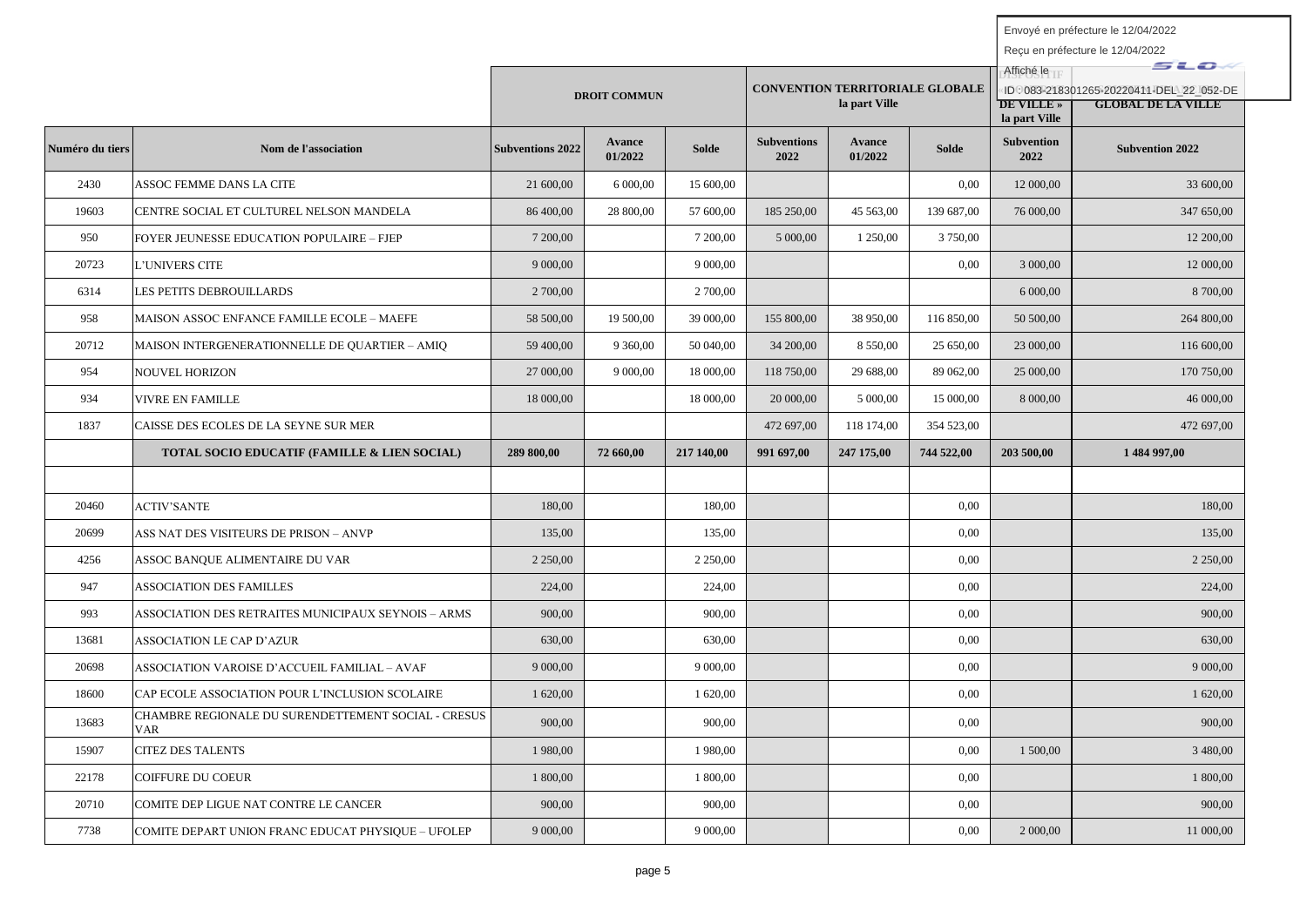|                 |                                                       |                         | <b>DROIT COMMUN</b> |              |                            | <b>CONVENTION TERRITORIALE GLOBALE</b><br>la part Ville |       | Affiché le<br><b>DE VILLE</b> »<br>la part Ville | sto<br>ID: 083-218301265-20220411-DEL 22 052-DE<br><b>GLOBAL DE LA VILLE</b> |
|-----------------|-------------------------------------------------------|-------------------------|---------------------|--------------|----------------------------|---------------------------------------------------------|-------|--------------------------------------------------|------------------------------------------------------------------------------|
| Numéro du tiers | Nom de l'association                                  | <b>Subventions 2022</b> | Avance<br>01/2022   | <b>Solde</b> | <b>Subventions</b><br>2022 | <b>Avance</b><br>01/2022                                | Solde | <b>Subvention</b><br>2022                        | <b>Subvention 2022</b>                                                       |
| 22136           | D'UN COEUR A UNE MAIN                                 | 450,00                  |                     | 450,00       |                            |                                                         | 0.00  | 2 000,00                                         | 2 450,00                                                                     |
| 12462           | FRANCE ALZHEIMER VAR                                  | 900,00                  |                     | 900,00       |                            |                                                         | 0.00  |                                                  | 900,00                                                                       |
| 21290           | LE TRANSBORDEUR                                       | 4 000,00                | 4 000,00            | 0,00         |                            |                                                         | 0,00  |                                                  | 4 000,00                                                                     |
| 4875            | LES RESTAURANTS DU COEUR – LES RELAIS DU COEUR DU VAR | 2 2 5 0 0 0             |                     | 2 2 5 0 ,00  |                            |                                                         | 0.00  |                                                  | 2 2 5 0 0 0                                                                  |
| 4254            | SOS AMITIE DE TOULON ET DU VAR                        | 270,00                  |                     | 270,00       |                            |                                                         | 0.00  |                                                  | 270,00                                                                       |
| 15980           | <b>SUD FRATERNITE</b>                                 | 2 2 5 0,00              |                     | 2 2 5 0,00   |                            |                                                         | 0,00  | 2 000,00                                         | 4 250,00                                                                     |
| 20718           | TOULON LA SEYNE HANDI TENNIS DE TABLE                 | 450,00                  |                     | 450,00       |                            |                                                         | 0.00  |                                                  | 450,00                                                                       |
|                 | <b>TOTAL SOLIDARITES</b>                              | 40 089,00               | 4 000,00            | 36 089,00    | 0,00                       | 0,00                                                    | 0,00  | 7 500,00                                         | 47 589,00                                                                    |
|                 |                                                       |                         |                     |              |                            |                                                         |       |                                                  |                                                                              |
| 1120            | ASS CHUONG QWAN KHI DAO                               | 2 700,00                |                     | 2 700,00     |                            |                                                         | 0.00  |                                                  | 2 700,00                                                                     |
| 1121            | ASS SPORTIVE COLLEGE MARIE CURIE                      | 360,00                  |                     | 360,00       |                            |                                                         | 0.00  |                                                  | 360,00                                                                       |
| 1112            | ASS SPORTIVE LANGEVIN                                 | 450,00                  |                     | 450,00       |                            |                                                         | 0,00  |                                                  | 450,00                                                                       |
| 1116            | ASSO SPORTIVE COLLEGE HENRI WALLON                    | 360,00                  |                     | 360,00       |                            |                                                         | 0,00  |                                                  | 360,00                                                                       |
| 20702           | ASSOC ENTENTE GYMNAST TRAMPOLINE SEYNE – EGTS         | 19 350,00               | 5 800,00            | 13 550,00    |                            |                                                         | 0,00  |                                                  | 19 350,00                                                                    |
| 1113            | ASSOCIATION SPORTIVE DU LYCEE POLYVALENT BEAUSSIER    | 405,00                  |                     | 405,00       |                            |                                                         | 0,00  |                                                  | 405,00                                                                       |
|                 | ATHLETIC CLUB DE BERTHE                               | 1 350,00                |                     | 1 350,00     |                            |                                                         |       | 3 000,00                                         | 4 350,00                                                                     |
| 1110            | AVENIR SPORTIF DE MAR VIVO                            | 24 750,00               | 5 000,00            | 19 750,00    |                            |                                                         | 0.00  |                                                  | 24 750,00                                                                    |
| 1108            | <b>AVIRON SEYNOIS</b>                                 | 9 900,00                |                     | 9 900,00     |                            |                                                         | 0,00  | 500,00                                           | 10 400,00                                                                    |
| 1104            | CLUB NAUTIQUE LA MEDUSE                               | 10 800,00               | 3 000,00            | 7 800,00     |                            |                                                         | 0.00  | 500,00                                           | 11 300,00                                                                    |
| 5068            | CLUB NAUTIQUE SEYNOIS                                 | 2 700,00                |                     | 2 700,00     |                            |                                                         | 0,00  |                                                  | 2 700,00                                                                     |
| 1102            | CLUB SEYNOIS MULTI-SPORTS – CSMS                      | 9 000,00                |                     | 9 000,00     |                            |                                                         | 0,00  |                                                  | 9 000,00                                                                     |
| 1094            | FOOTBALL CLUB SEYNOIS                                 | 40 500,00               | 30 000,00           | 10 500,00    |                            |                                                         | 0.00  | 5 000,00                                         | 45 500,00                                                                    |
| 21281           | <b>JSB JEUNESSE SPORTIVE DE BERTHE</b>                | 3 000,00                | 3 000,00            | 0,00         |                            |                                                         | 0.00  |                                                  | 3 000,00                                                                     |
| 2423            | JUDO JU-JITSU FITNESS SEYNOIS                         | 1 800,00                |                     | 1 800,00     |                            |                                                         | 0,00  |                                                  | 1 800,00                                                                     |
| 17523           | L'OLYMPIOUE LUTTE SEYNOIS                             | 5 850,00                |                     | 5 850,00     |                            |                                                         | 0.00  |                                                  | 5 850,00                                                                     |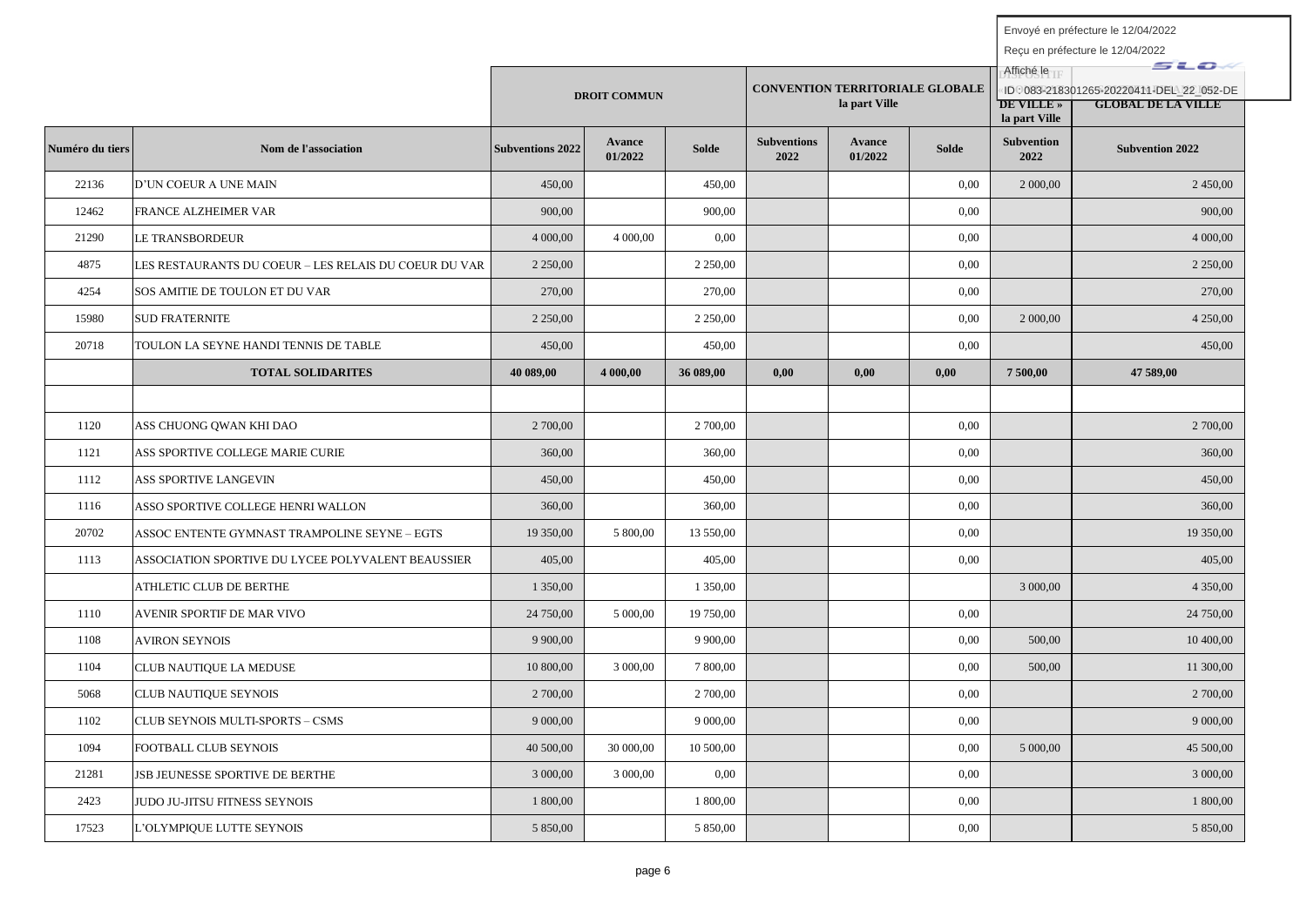|                 |                                                    |                         |                     |              | <b>CONVENTION TERRITORIALE GLOBALE</b> |                   |              | Affiché le                         | <i>s</i> uo                                                           |
|-----------------|----------------------------------------------------|-------------------------|---------------------|--------------|----------------------------------------|-------------------|--------------|------------------------------------|-----------------------------------------------------------------------|
|                 |                                                    |                         | <b>DROIT COMMUN</b> |              |                                        | la part Ville     |              | <b>DE VILLE</b> »<br>la part Ville | ID: 083-218301265-20220411-DEL 22 052-DE<br><b>GLOBAL DE LA VILLE</b> |
| Numéro du tiers | Nom de l'association                               | <b>Subventions 2022</b> | Avance<br>01/2022   | <b>Solde</b> | <b>Subventions</b><br>2022             | Avance<br>01/2022 | <b>Solde</b> | <b>Subvention</b><br>2022          | <b>Subvention 2022</b>                                                |
| 1089            | LA SEYNE BASKET                                    | 28 800,00               | 7 000,00            | 21 800,00    |                                        |                   | 0,00         |                                    | 28 800,00                                                             |
| 1088            | LA SEYNE VAR HANDBALL                              | 29 700,00               |                     | 29 700,00    |                                        |                   | 0,00         |                                    | 29 700,00                                                             |
| 12428           | LE CERCLE D'ESCRIME SEYNOIS                        | 1 350,00                |                     | 1 350,00     |                                        |                   | 0,00         |                                    | 1 350,00                                                              |
| 14769           | LES RANDONNEURS SEYNOIS - LRS                      | 1 350,00                |                     | 1 350,00     |                                        |                   | 0,00         |                                    | 1 350,00                                                              |
| 1082            | OFFICE SEYNOIS DES SPORTS (OSDS)                   | 1 350,00                |                     | 1 350,00     |                                        |                   | 0,00         |                                    | 1 350,00                                                              |
| 22495           | OLYMPIOUE DE TAMARIS                               | 900,00                  |                     | 900,00       |                                        |                   | 0,00         |                                    | 900,00                                                                |
| 16043           | SKI CLUB LA SEYNE SUR MER                          | 4 050,00                |                     | 4 050,00     |                                        |                   | 0,00         |                                    | 4 050,00                                                              |
| 924             | SOCIETE NAUTIQUE DES MOUISSEQUES                   | 4 500,00                | 2 200,00            | 2 300,00     |                                        |                   | 0,00         |                                    | 4 500,00                                                              |
| 2425            | <b>SPORT PLAISIR</b>                               | 540,00                  |                     | 540,00       |                                        |                   | 0.00         |                                    | 540,00                                                                |
| 923             | STE NAUTIQUE DE LA PETITE MER                      | 7 200,00                |                     | 7 200,00     |                                        |                   | 0,00         |                                    | 7 200,00                                                              |
| 20690           | TOULON LA SEYNE TENNIS DE TABLE                    | 4 950,00                |                     | 4 950,00     |                                        |                   | 0,00         |                                    | 4 950,00                                                              |
| 20688           | TWIRLING CLUB LA SEYNE SUR MER                     | 1 350,00                |                     | 1 350,00     |                                        |                   | 0,00         |                                    | 1 350,00                                                              |
| 918             | UNION SPORTIVE DES CHEMINOTS DE LA SEYNE           | 450,00                  |                     | 450,00       |                                        |                   | 0,00         |                                    | 450,00                                                                |
| 916             | UNION SPORTIVE SEYNOISE                            | 162 000,00              | 90 000,00           | 72 000,00    |                                        |                   | 0,00         |                                    | 162 000,00                                                            |
| 914             | VELO SPORT SEYNOIS                                 | 24 300,00               | 3 700,00            | 20 600,00    |                                        |                   | 0,00         |                                    | 24 300,00                                                             |
| 913             | YACHT CLUB DES SABLETTES                           | 9 900,00                | 3 200,00            | 6 700,00     |                                        |                   | 0,00         |                                    | 9 900,00                                                              |
|                 | <b>TOTAL SPORT</b>                                 | 415 965,00              | 152 900,00          | 263 065,00   | 0,00                                   | 0,00              | 0,00         | 9 000,00                           | 424 965,00                                                            |
|                 |                                                    |                         |                     |              |                                        |                   |              |                                    |                                                                       |
| 984             | ASS TREMPLIN TRAVAIL EMPLOI INSERTION              |                         |                     |              |                                        |                   |              | 8 000,00                           | 8 000,00                                                              |
| 20724           | COM DEPT DU VAR COURSE D'ORIENTATION               |                         |                     |              |                                        |                   |              | 2 000,00                           | 2 000,00                                                              |
| 7738            | COMITE DEPART UNION FRANC EDUCAT PHYSIQUE – UFOLEP |                         |                     |              |                                        |                   |              | 2 500,00                           | 2 500,00                                                              |
| 22263           | LIGUE REGIONALE DE NATATION PACA                   |                         |                     |              |                                        |                   |              | 2 000,00                           | 2 000,00                                                              |
| 22224           | NOS QUARTIERS ONT DU TALENT (NQT)                  |                         |                     |              |                                        |                   |              | 1 000,00                           | 1 000,00                                                              |
| 22241           | <b>RESINE</b>                                      |                         |                     |              |                                        |                   |              | 2 000,00                           | 2 000,00                                                              |
|                 | <b>COLLECTIF HORLAB</b>                            |                         |                     |              |                                        |                   |              | 5 000,00                           | 5 000,00                                                              |